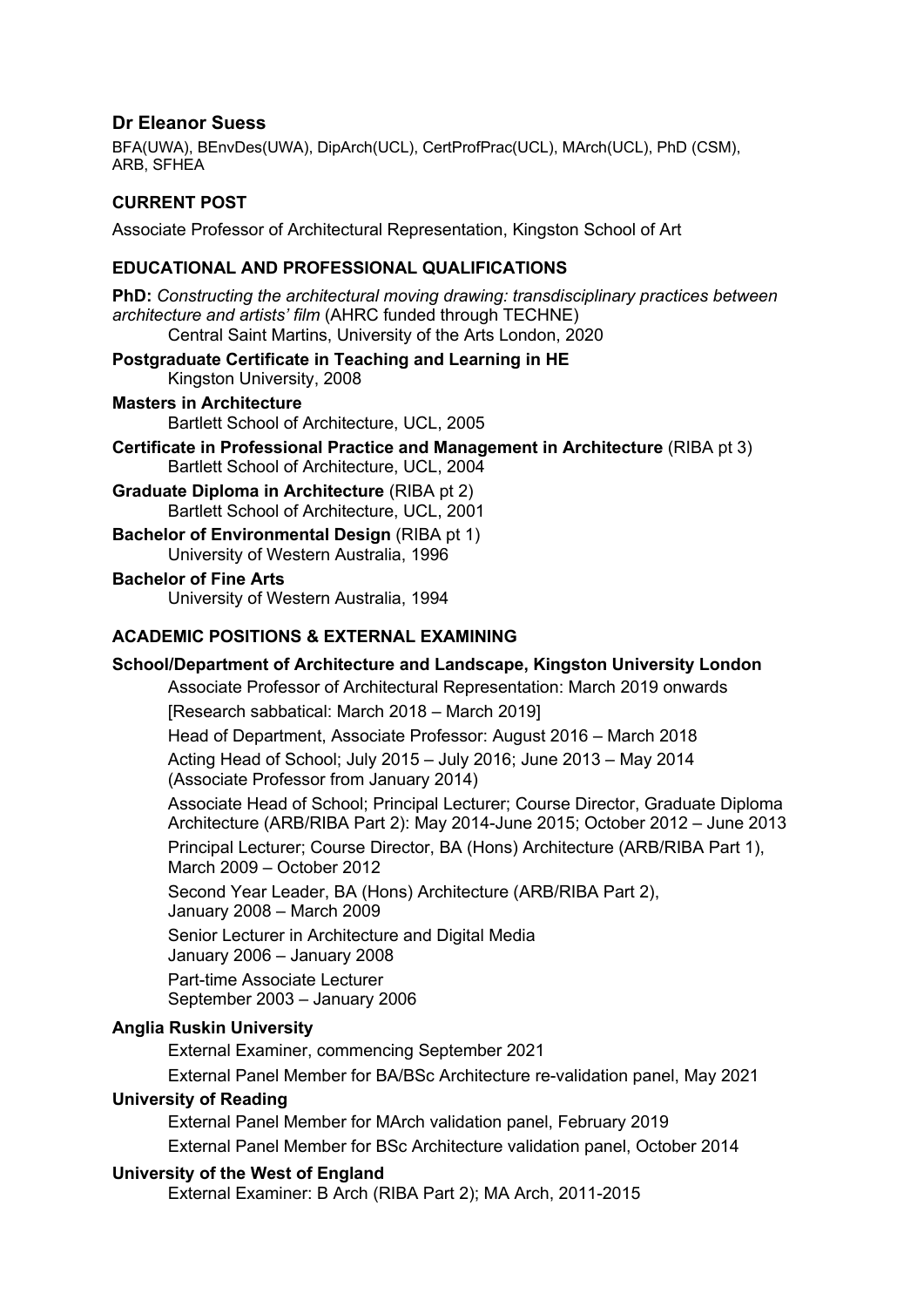#### **School of Architecture, University of Portsmouth**

Part-time Associate Lecturer, September 2001 – May 2003

## **PROFESSIONAL EXPERIENCE**

**Fashion Architecture Taste, London** Architect; May 2007 – August 2007

**Proctor and Matthews Architects, London**

Consultant; December 2005 – May 2007 Project Architect/Architect; December 2004 – December 2005 Assistant Architect; October 1996 – December 2004

**Adelaide International Arts Festival, Australia** *Ruins of the Future* Designer / Project Manager; July 1995 – March 1996

## **MEMBERSHIP OF PROFESSIONAL BODIES**

**Architect's Registration Board** (ARB), Membership Number: 069745A

**Senior Fellow of the Higher Education Academy**, Membership Number: PR098969

#### **RESEARCH INTERESTS**

As a transdisciplinary researcher, grounded in fine art and architecture, I explore the nature of architectural representation and the viewer's spatial and temporal readings of such mediating artefacts. In my practice, I develop expanded forms of architectural representation, combining techniques from various forms of artistic practice and architecture, such as my work exploring temporality and ephemerality through transdisciplinary forms of artists' digital films, cyanotype photograms, and installation.

## **PUBLICATIONS**

Artwork in *Aeonian Magazine*, Issue 6; January 2022

Contribution to: D. Knight, C. Monteiro (eds), *Public House: A Cultural and Social History of the London Pub*, Open City, 2021

E. Suess 'Light Matter: The Transdisciplinary Practice of the Architectural Moving Drawing', in Troiani I. and Campbell H. (eds) *Making Visible: Architecture Filmmaking*, Intellect, (2020).

E. Suess "Light Events: Interior and Exterior Space in Michael Snow's *Wavelength*" in Sparke, P., Brown, P., Lara-Betancourt, P., Lee, G., Taylor, M (eds) *Flow: Interior, Landscape and Architecture in the Era of Liquid Modernity*, Bloomsbury, London, 2018

E. Suess "Projective Views" in Sparke, P., Brown, P., Lara-Betancourt, P., Lee, G., Taylor, M (eds) *Flow: Interior, Landscape and Architecture in the Era of Liquid Modernity*, Bloomsbury, London, 2018

E. Suess "Doors Don't Slam: Time-Based Architectural Representation" in D. Maudlin and M. Vellinga (eds) *Consuming Architecture: On the Occupation, Appropriation and Interpretation of Buildings* Routledge, 2014

E Suess "Prophecy and Memory: *Wavelength* as Architectural Drawing" in *The International Journal of the Arts in Society* Volume 5, Number 5, Common Ground Publishing, Illinois, 2010, ISSN: 1833-1866

E Suess *Painting over the Blackboard: Customisation of a Proprietary VLE***;** Funded CEBE Case Study; Cardiff, CEBE, Cardiff University, 2010

D. Deane & E Suess "On Slowness", in C. Spiridonis & M. Voyatzaki *Teaching and Experimenting with Architectural Design: Advances in Technology and Changes in Pedagogy;* EAAE Transactions on Architectural Education no 35; Thessaloniki, 2007

E. Suess & D. Havercroft "Durer's house" in L. van Schaik (ed), *Ruins of the Future*, RMIT Publications, 2000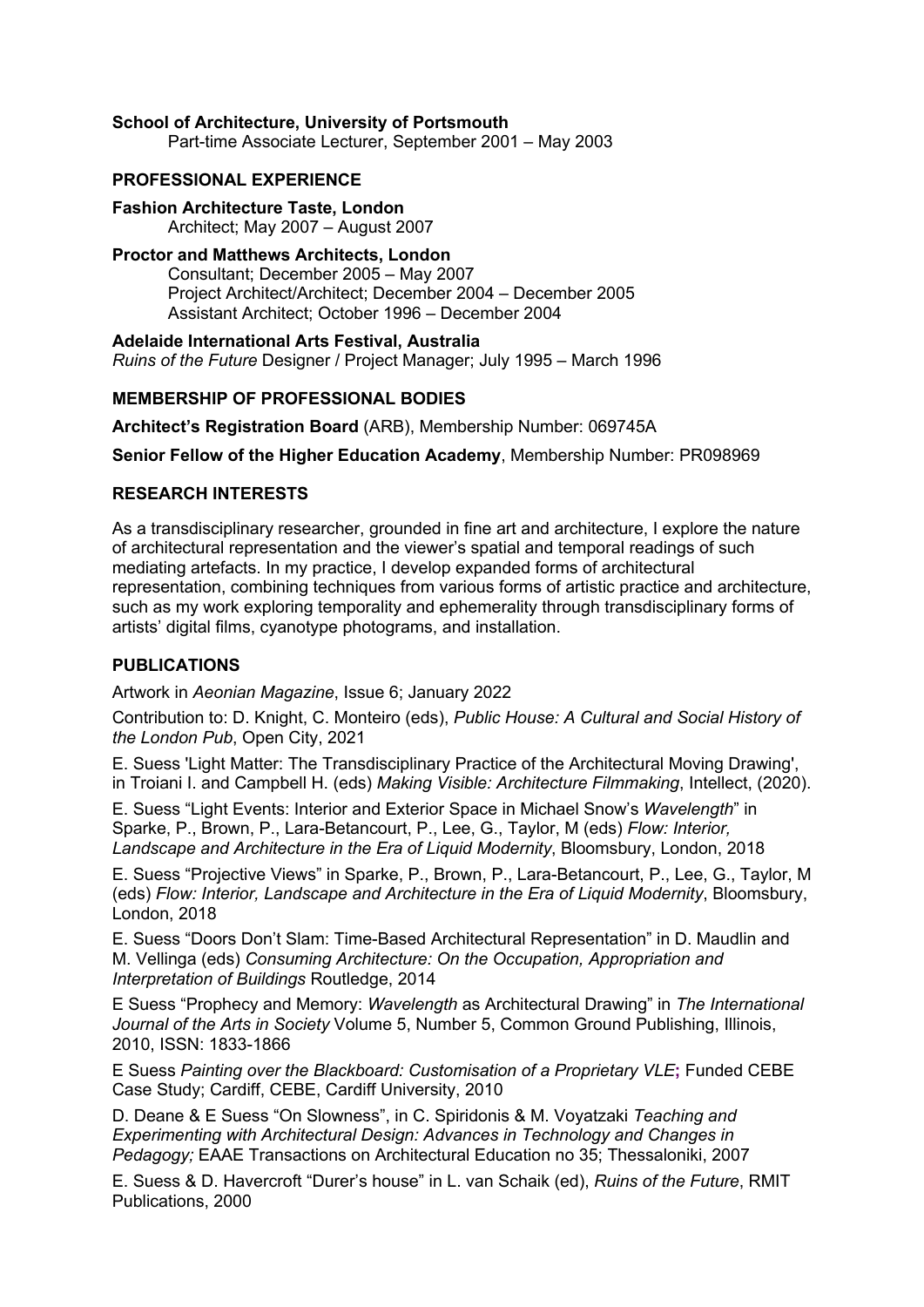# **EXHIBITIONS/SCREENINGS**

"Lethaby @ 1:15" and 8 cyanotype photograms in *(In)Visible Processes*, Lethaby Gallery, Central Saint Martins, Granary Square, London, 23 November 2021 - 22 January 2022

*The Cube, at scale*, Cube Gallery, ASC Art House, Grafton Quarter, Croydon, 19 May – 28 June 2021; 4m2 Gallery, Peckham, 2 July – 17 September 2021

*"Drawing in Space Light Time" in Drawn to Time, online exhibition; June 2021*

*Experimental Photography Festival 2021 (Cyanotype and Anthotype processes)* online exhibition; March 2021

*Drawing Beyond Itself*, AIR Gallery, Altrincham, UK, 2-24 October 2020

*ULTRAcinema 2020* [screening of "Carriage"], Tepic, Mexico, 16 November 2020 [online screening due to Covid-19]

*Experimental Film Festival* [screening of "Carriage"], Barcelona, Spain, July 2020 [online screening due to Covid-19]

*Oregon State International Film Festival* [screening of "Carriage"], Darkside Cinema, Oregon, USA; 12 January 2020

*RAGFF Venezia* [screening of "Carriage"], Laboratorioccupato Morion, Venice, Italy; 5 December 2019

*Balkan Can Kino 2019 - 2nd BCK Film Symposium "Home is where you start from"* [screening of "Carriage"]; Gallery MEME, Athens; 4-6 October 2019

*Darkroom Festival* [screening of "Carriage", "Sunhouse Elevation/Sunhouse Azimuth", "Factory Wall Timescales [3]"]; Deptford Cinema, London; 28 September 2019

*Bideodromo International Experimental Film and Video Festival* [screening of "Factory Wall Timescales [2]"], BilbaoArte Art Production Center, Bilbao; 20 September 2019

*Balkan Can Kino 2019 - "Landscapes/Bodyscapes"* [Screening of "Sunhouse Elevation/ Sunhouse Azimuth"]; Rethymno, Crete, 14-15 September

*Desenzano Film Festival* [screening of "Carriage"]; Theatre Alberti, Brescia, Italy; 14 September 2019

*Gstaadfilm Festival (UK tour)* [screening of "Carriage"]; Warwick Road Bazaar, Carlisle; 12 September 2019

*Made in Arts London Annual Exhibition*; TM Lighting Gallery, Cubitt St, London; 12 September – 29 November 2019

*Gstaadfilm Festival* [screening of "Carriage"]; Kinobar Prager Frühling, Leipzig; 16 August 2019

"Phoenix Gallery Timeframes" at *Making Representations* Exhibition, Phoenix Gallery, Brighton, 1 March 2019

"Factory Wall" moving image installation for *40° Celsius* Exhibition ASC Studios, Grafton Quarter, Croydon; 16-25 November 2018

Croydon Arts Store Research Space, Artist in Residence; Summer 2018

*Motion Pictures Film Festival* [Screening of "Carriage"]; Clementine Cinema, Lagos, Nigeria; 29 August 2018

*Southampton Film Week* [Screening of "Carriage"]; Southampton, UK; 18 November 2017

*MEM: Experimental Arts International Festival Bilbao* [Screening of "Sunhouse Elevation/Sunhouse Azimuth"]; Arkitektura SF 38 Exhibition, Bilbao; 15 November 2017

*San Diego Underground Film Festival* [Screening of "Carriage"]; Tenth Avenue Arts Center, San Diego, California, USA; 27 August 2017

*Szczecin European Film Festival* [screening of "Parallel Carriage"]; Dom Kultury 13 Muz – The Cultural Institution of the City of Szczecin, Poland; 22 June 2017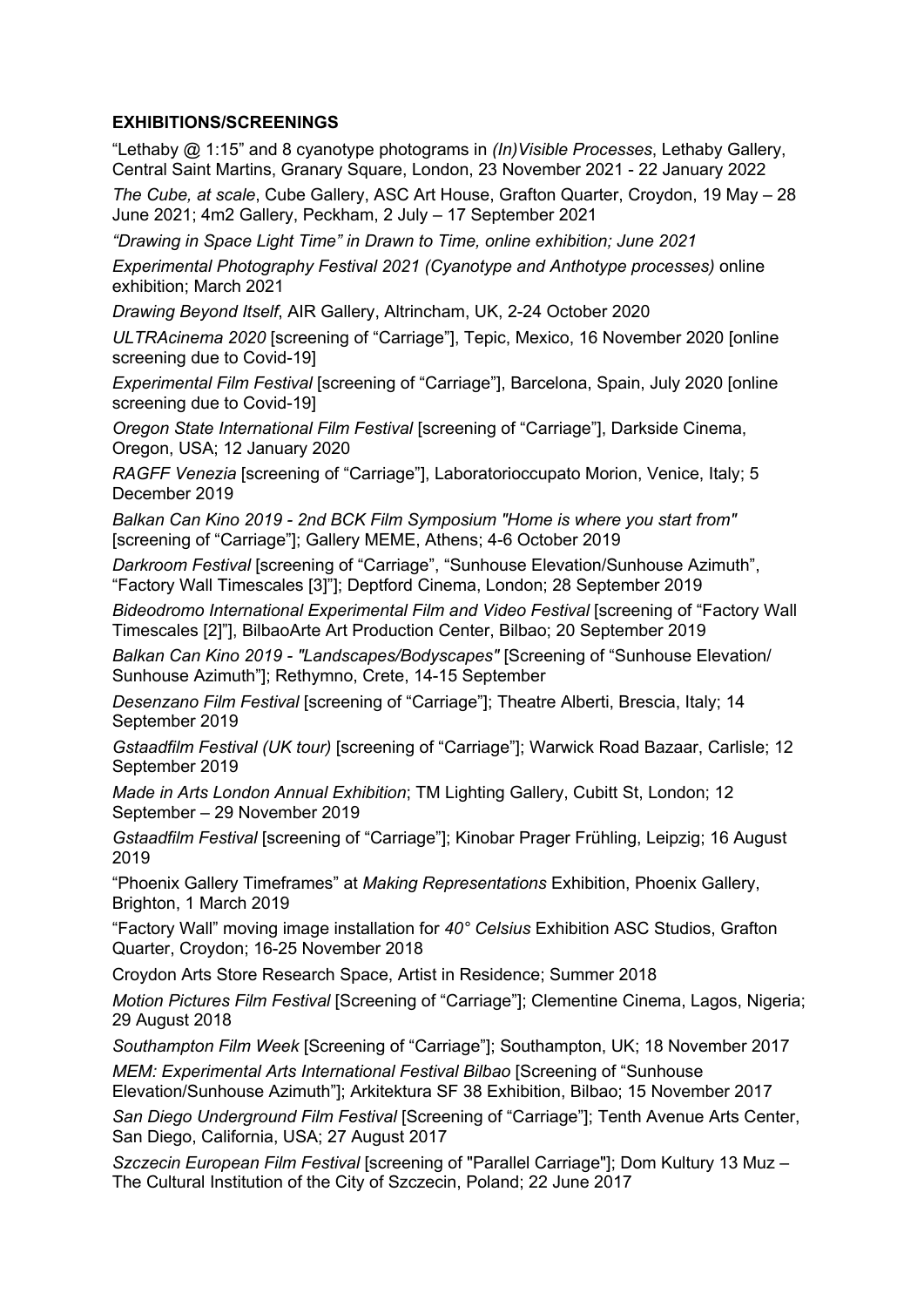*Architecture Film Festival* [Screening of "Carriage"]; Bargehouse, Oxo Tower Wharf, South Bank, London; 9 June 2017

*Cinecity 2015* [Screening of "Venice Wall" & "East Croydon Ramp"]; Loop, Melbourne; 14 May 2015

*Sydney Architecture Festival*, CineCity at SAF: Connections, [Screening of "Dunwich Fishing" & "Venice Water"], Golden Age Cinema, 9 November 2014

*Arquiteturas* (Portugal international film festival screening documentary, experimental, animation and fiction films about architecture), [Screening of "Dunwich Fishing"], Cinema Alvalade, 26 September 2014

*Cinecity 2014* [Screening of "Dunwich Fishing" (received high commendation)]; State Theatre Centre, Perth, 9 May 2014; Vivid Ideas, MCA, Sydney, 30 May 2014; Testing Grounds, Melbourne, 25 July 2014; ACT EmAGN, Canberra, 12 August 2014.

*2014 Australian International Experimental Film Festival* [Screening of "Sunhouse Elevation/Sunhouse Azimuth"]; Replants, Fremantle, WA, 2-4 May 2014; Goodtime Studios, Melbourne, VIC, 16-18 May 2014.

*Experiments in Cinema v9.72* [Screening of "Sunhouse Elevation/Sunhouse Azimuth"] Guild Cinema, Albuquerque, New Mexico, USA; 15 April 2014

1st Women Media Arts and Film Festival [Screening of "12 Frames"] The Armory Theatre, Sydney Olympic Park; 29 December 2013

*Architects Journal Light Shots* [Screening of "Sun House 1" & "Shard 4 View" (both received honourable mentions)] The Apartment, Hoxton Grill; London; July 2013

*2013 Australian International Experimental Film Festival* [Screening of "12 Frames"] Loop, Melbourne; May 2013

*Projective Views* Installation for Flow 2 Conference, Wunderlich Gallery, Melbourne School of Design, University of Melbourne, 8-10 February 2012

*No. 33 Grezzo* Experimental film-based installation, Grezzo, Italy, 11 August 2011

*Expanded Architecture* Screening and panel discussion of "Architectural Film", Performance Space, Sydney, November 2010

*Workstation Speakeasy*, Screening of commissioned video piece (Mimetic Surface #7), Workstation: 28 St. Johns Lane, London; September 2003

*OMSK: SNUB*, Film; Video; Performance; Music Event, [Screening of "Arlene"] 86 Brick Lane, London; September 2002

*291 Gallery Light Reading Programme*, West Australian Experimental Screen Work, 291 Gallery, 291 Hackney Road, London; June 2002

*FX Magazine 100th Issue Party*: experimental videos; Old Street, London; July 2002

*Metalux*, Experimental Film Screenings, Domain Theatre, Art Gallery of New South Wales, Sydney; 1-8 October 1997 & Film and Television Institute of Western Australia, Fremantle; September 1997

*Sandblast*, Fabrica Gallery, Brighton; September 1996

*Ruins of the Future*, installation for Adelaide International Arts Festival, Adelaide, March 1996 (3rd Place Ruins of the Future International Competition)

*Hong Kong - Perth Experimental Film & Video Exchange*, University of Western Australia, Perth,1996

*Dust Eats PICA*, Video Installation, part of Artrage Festival, Perth Institute of Contemporary Arts, Western Australia, 1994